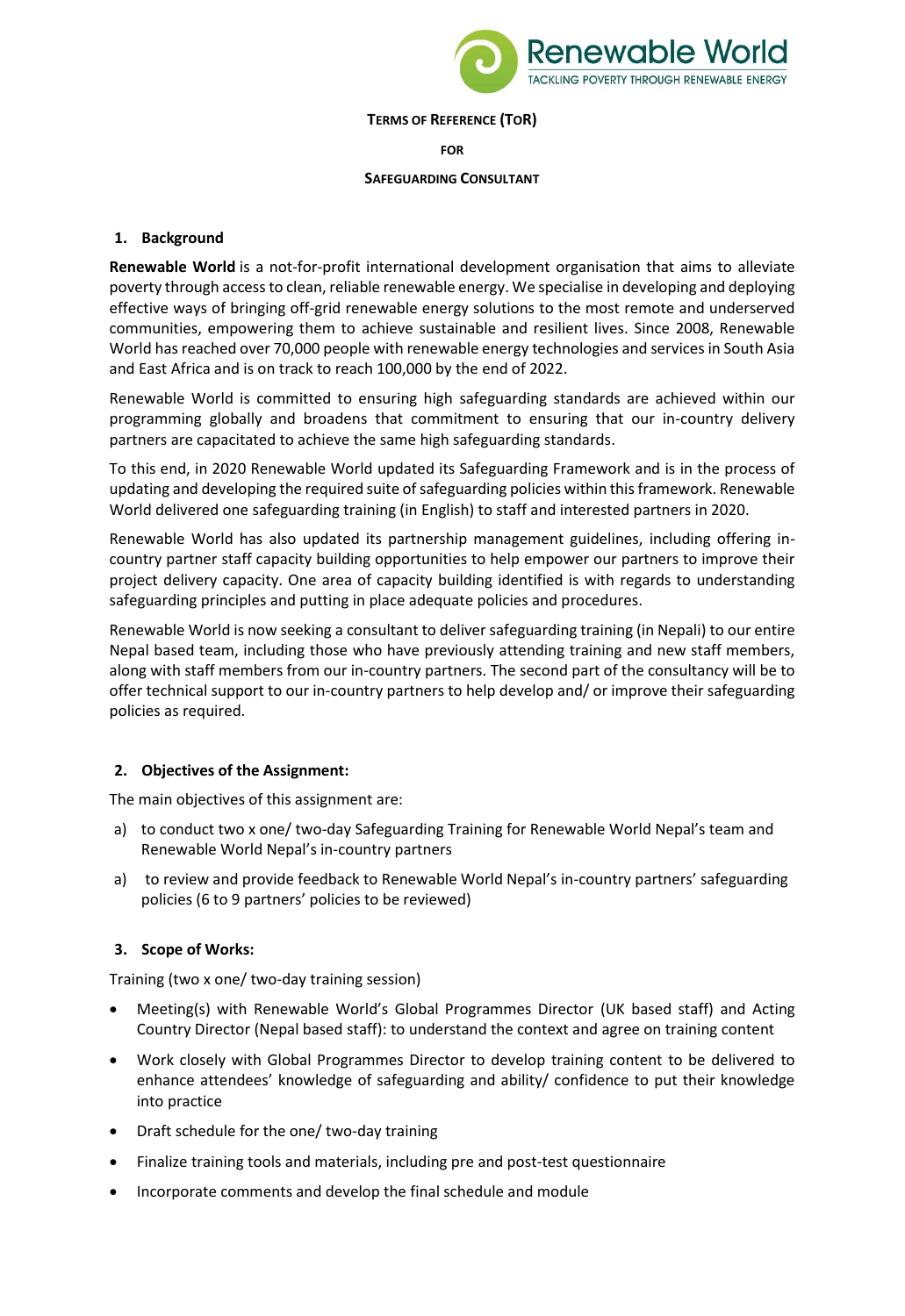

• Deliver two x one/two-day training to approximately 15 - 20 people per day. One training session should be held in Surkhet, and one in Kathmandu.

Policy review (half a day per partner x 6-9 partners)

- Familiarise self with content of Renewable World's Safeguarding Framework, including reporting and response mechanisms. This will include attending a training session to be delivered on-line by Renewable UK staff to all RW Nepal staff and representatives from RW partner staff.
- Review the safeguarding policies of Renewable World's in-country partners and provide feedback to each partner to help them upgrade their policies. Particular attention should be paid to the organisation's definition of safeguarding, who is covered by the policy and the reporting mechanism.

#### Deliverables

- Written updates every two weeks on progress towards deliverables
- Review of xx partner safeguarding policies and written recommendations for improvement
- Draft report of the training and policy review
- Final report based on the comments provided by RW team.

## **4. Timeframe:**

The assignment shall commence on 15<sup>th</sup> July 2022 and will need to be completed by 31<sup>st</sup> August, 2022.

| Preliminary meeting discussion with RW team                            | $15 - 18$ July         |
|------------------------------------------------------------------------|------------------------|
| Attending RW UK-led safeguarding policy<br>training session            | $19 - 21$ July         |
|                                                                        |                        |
| Development of training materials, and sharing<br>with RW for sign off | 25 July                |
| Safeguarding training: two x one/ two-day<br>sessions                  | $28$ July $-22$ August |
| Safeguarding policy reviews and feedback<br>provision                  | $28$ July $-22$ August |
| Draft report submission                                                | 25 August              |
| Final report submission                                                | 31 August              |

## **5. Selection Process**

The Selection Committee will evaluate the submitted quotation and other related documents. Only one consultant will be selected for this assignment.

#### **6. Qualification and skill**

- 1. Bachelor's degree or higher qualification in relevant subject.
- 2. At least 5 years of relevant experience in safeguarding.
- 3. Experience of delivering training on safeguarding.